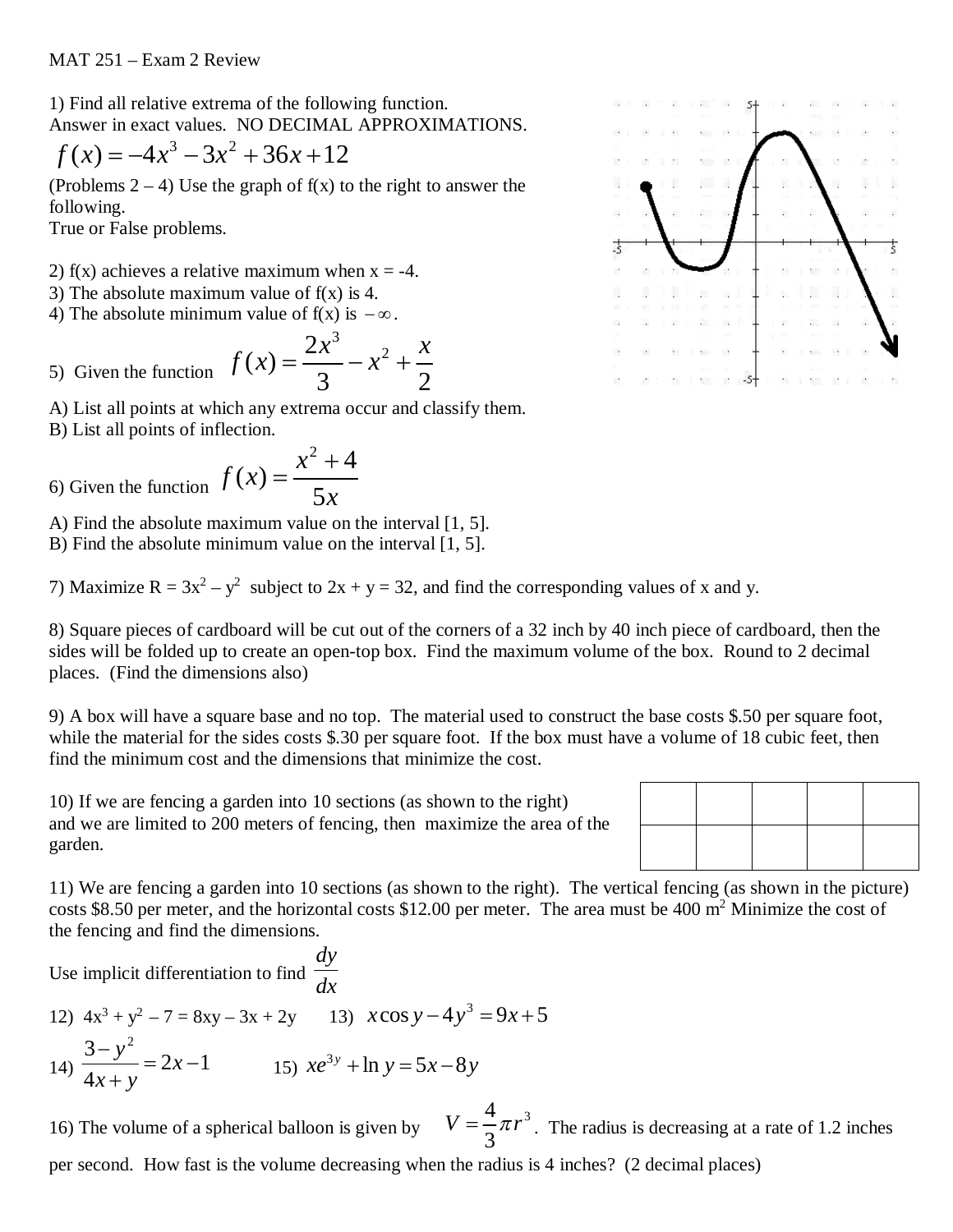17) The length of a rectangle is increasing at a rate of 3 inches per second, but the area is decreasing at a constant 8 in<sup>2</sup> per second. What is happening to the width when the area is 200 in<sup>2</sup> and the length is 25 inches?

18) Starting at a point 15 feet directly south of Sue, Jacob starts jogging due east at a rate of 4 feet per second. How fast is the distance between them increasing after 4 seconds?

19) The surface area of a cylinder is given by  $A = 2\pi r^2 + 2\pi rh$ . If the area is increasing at a constant 50 cm<sup>2</sup> per minute, while the radius is increasing at 3 cm per minute, then what is happening to the height when the height is 20 cm and the radius is 4 cm?

20) Assuming that x, y, and z are positive, use the properties of logarithms to expand  $10g_3 \sqrt{\frac{q}{\sqrt{21}}g}$ 4  $3 \text{ V}$  81.  $(y+3)$ log *z*  $x^4(y+)$ as much

as possible. Simplify as much as possible.

21) Write  $5\ln x - 8\ln y + \frac{1}{2}\ln(z+4)$ 3 1  $5\ln x - 8\ln y + \frac{1}{2}\ln(z+4)$  as a single logarithm. 22) Given  $f(x) = (5e^{6x^2} + 4)^6$ , find  $f'(x)$  23) Given  $f(x) = \ln(5e^{4x} + 3)$ , find  $f'(x)$ 24) Given  $f(x) = \frac{1}{\sin x}$ *e f x x* sin  $\left( x\right)$ 3 25) Given  $f(x) = \sec(3\ln x)$ , find  $f'(x)$ 

26) Solve for t (Exact value, no decimals).  $5e^{8t} = 14700$ 

27) The average walking speed of a person living in a city with population p (in thousands) is given by  $v(p) = .37\ln(p) + .86$  Where v is in feet per second. Use this info to answer the next 2 questions. A) Find the average walking speed of people living in a city with population 70,000.

B) If the average walking speed in a city is 3.4 feet per second, then estimate the population of the city. Round your estimate to the nearest thousand.

28) The population of bunnies on Grassygreen Island (B) experiences exponential growth with a relative growth rate of 1.4% per day. Right now, the population is 140. Use the model  $P(t) = P_0 e^{kt}$ 

A) Find a formula for the population t days from now. (Find the growth model.)

B) What will the population be after 30 days? (Round to the nearest bunny.)

C) How long will it be until the population reaches 4000? Round to the nearest day.

D) How fast is the population growing after exactly 45 days?

29) A mummy was recently found in Mesa. It now contains 73.8% of its original Carbon-14 content. About how old is the mummy? Round to the nearest year. Assume that Carbon-14 has a half-life of about 5730 years.

30) How old is a skeleton that has lost 97% of its carbon-14? Assume that Carbon-14 has a half-life of about 5730 years.

31) Element X decays exponentially. 20 years ago, a sample with 65 g of element X now only has 43 g. How much will be left 50 years from now?

 $32)$  A  $210^{\circ}$  cup of coffee is placed on a table in a climate-controlled room with the temperature set at a constant 73<sup>o</sup>. After 6 minutes, the temperature of the coffee had dropped to 150<sup>o</sup>. Find the temperature of the coffee exactly 21 minutes after it is placed on the table.

Find the derivative of each of the following.